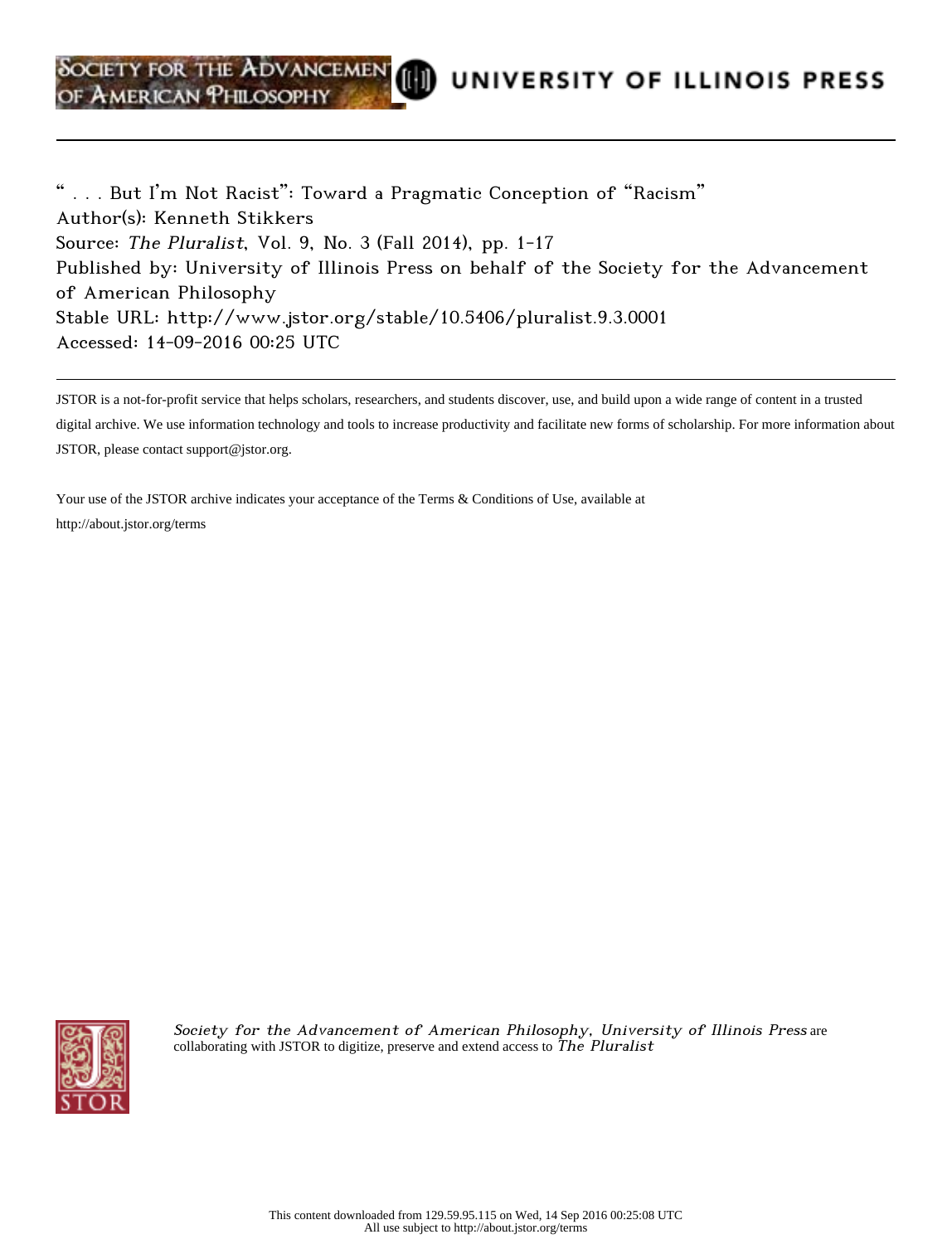## " . . . But I'm Not Racist": Toward a Pragmatic Conception of "Racism"

kenneth w. stikkers

*Southern Illinois University, Carbondale*

from my first courses as an undergraduate in African American studies, I have been concerned about the dynamics by which white and Black<sup>1</sup> people discuss race. For one, I was troubled in my undergraduate African American studies courses by the ease with which white students would insert themselves into conversations where, it seemed to me, they simply did not belong, for example, conversations concerning visions for the future of the Black community and strategies for achieving such visions. Shannon Sullivan speaks of this phenomenon, accurately I believe, as "ontological expansiveness": one central feature of privilege is a sense of entitlement to enter every room without first considering whether or not one is welcome or belongs. Because of my concerns about entering where I might not be welcomed, I was long hesitant to write or speak about race at all, believing that those who suffer from racism should be the ones who talk, and that those of us who benefit from it should first listen long and carefully before speaking. In this regard, I am very grateful for my years of conversations with Tommy Curry, while he studied and taught with me and wrote his dissertation under my direction: those conversations did much to help me sort out what I, as a white person, might and might not rightfully say about race, and I expressed some of my thoughts in this regard in the paper I presented at the Society for the Advancement of American Philosophy, on what I termed "methodological Afrocentrism," an outline of what I proposed white scholars, such as myself, might do in order to listen better to Africana voices before speaking, and what we then might say about race and racism without being guilty of ontological expansionism.

A second major concern of mine in the discussion of race has been the enormous gap that separates white and Black Americans over matters of race generally, and over what counts as "racist," in particular. For example, at the

**THE PLURALIST** Volume 9, Number 3 Fall 2014 : pp. 1-17 ©2014 by the Board of Trustees of the University of Illinois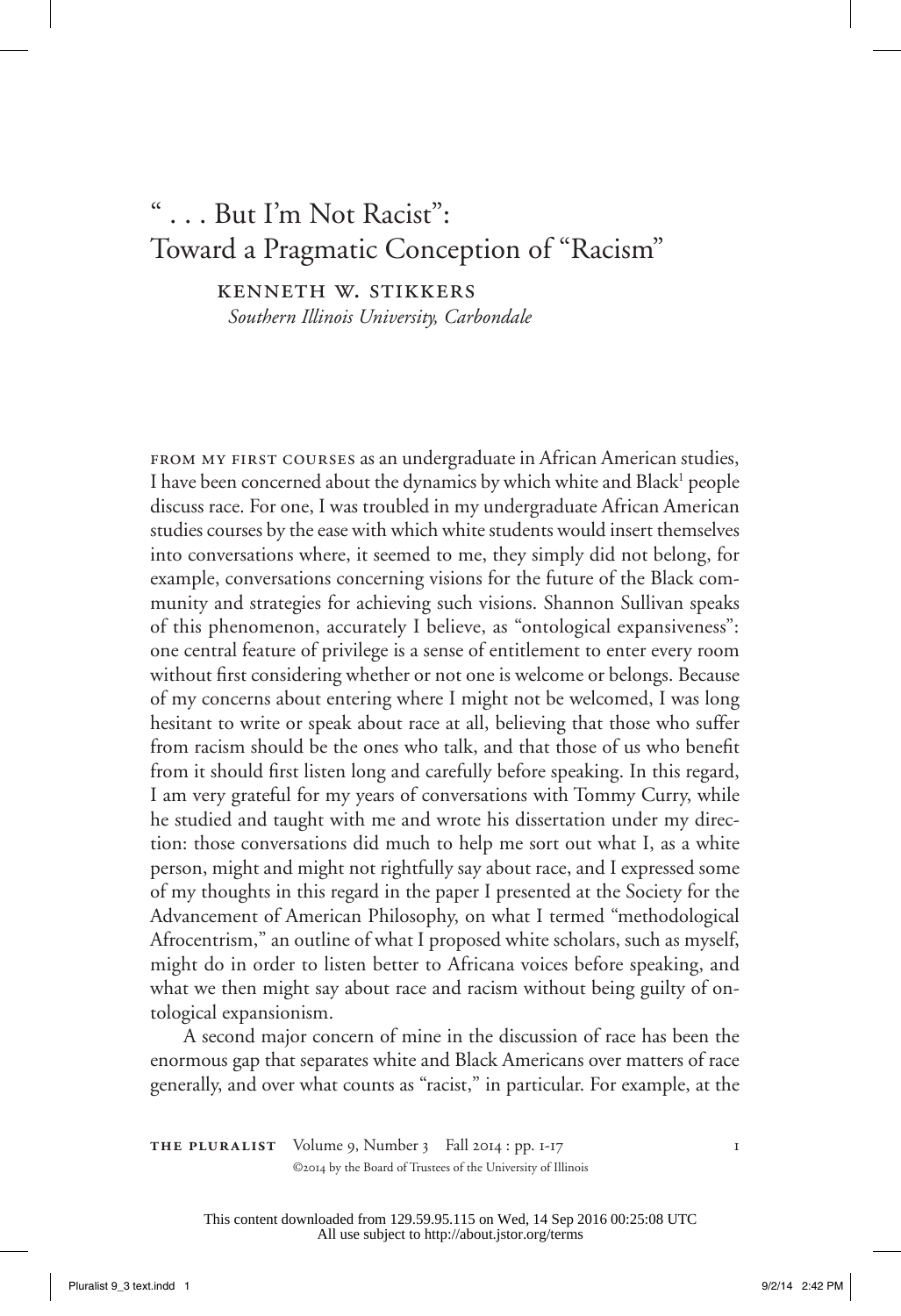height of the AIDS epidemic, a large percentage of African Americans believed that the spread of HIV was part of a genocidal plot against them. I was one of the vast majority of white people who thought that such a belief was just plain crazy—that is, until I learned more about the Tuskegee experiments and the pharmaceutical industry's routine use of African people to test new drugs. As a result, I no longer think that beliefs in such plots are unreasonable.

A second example was the O. J. Simpson trial: a substantial majority of African Americans believed that Simpson was the victim of an elaborate plot on the part of the Los Angeles Police to frame him, while an overwhelming majority of white Americans believed Simpson to be guilty and that such a conspiracy theory expressed undue paranoia on the part of Black people. The enormous gap in perceptions between white and Black Americans regarding Simpson suggested to me that America has a much bigger problem than determining whether or not he was guilty.

More recently, 54% of whites believe the not-guilty verdict for George Zimmerman, in the death of Trayvon Martin, to be "right," while only 7% of Blacks think so, and while 68% of Blacks think that "the American justice system is biased against black people," only 25% of whites think so (Newport).

A further example of the gap between Black Americans' and white Americans' perceptions of race and racism is the huge divide over the extent to which there has been significant racial progress, especially since the start of the Civil Rights Era: Is America today significantly less racist than it was in, say, 1960? Many white Americans believe that America has entered a "postracial" age, especially with the election of a Black president, and that race and racism are no longer significant factors in American life. Virtually no people of color agree with that judgment. Fifty-four percent of white Americans believe that "[c]ivil rights for blacks have 'greatly improved' in [their] own lifetime," while only 25% of Blacks think so, and 9% of Blacks believe that matters have gotten worse. Sixty-one percent of Blacks believe new civil rights legislation is needed, but only 17% of whites agree (Saad). Indeed, to raise issues of race in a credible manner before a white audience requires that one first flatter that audience by commending its members for how far they have come—such is evident in President Obama's speeches that have touched on race, and I have observed such ritualistic behavior in our profession. Persons of color tend not to be so convinced of such progress, even if they pander in order to get heard.

At the heart of this racial divide over the issue of racial progress seems to lie a similar divide over the meaning of "racism" and what counts as "racist." White people and persons of color mean different things by those terms, caus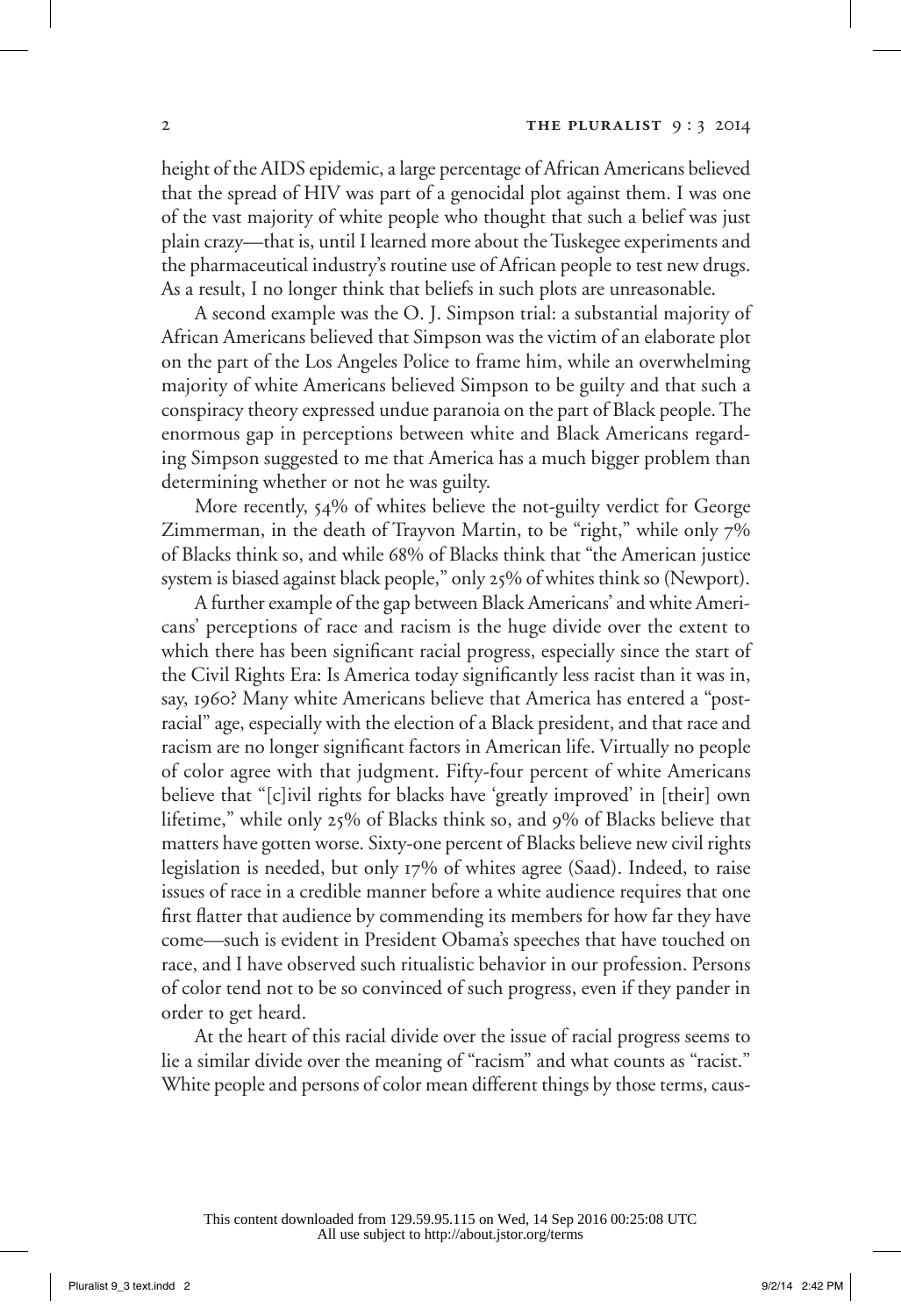ing them to speak at cross-purposes, often with much aggravation. So, in my talk today, I wish to address that divide over the meaning of "racism" from a pragmatic point of view. Such a divide is evident, for example, in the hostility that often arises when white people, and organizations, are accused of being "racist." I think, for example, of the hostility expressed within our profession when SAAP member Leonard Harris famously and publicly accused the American Philosophical Association of acute racism. Although certainly not as severely as what Harris experienced, I, too, have met with hostility—and not mere scholarly and professional disagreement—when I have suggested, in my paper on methodological Afro-centrism and elsewhere, that our profession is considerably more racist than its white members tend to imagine.

Two central features of a pragmatic understanding of "racism" are, I suggest, that, first, it is socially and historically contextual in its analyses and considerations and, second, it is concerned primarily with consequences rather than with origins in defining what terms mean.

Regarding the first point: pragmatists ought to reject the idea that there is any sort of ahistorical essence of "race" or "racism" and always consider claims of "racism" within their proper social and historical contexts. What immediately follows from this pragmatic suggestion is the rejection of any notion that there is racial symmetry with respect to charges of "racism," and hence that talk of "reverse racism" or "anti-white racism" is largely just plain silly. Pragmatists should see immediately that animosity developed against some group by those seeking to steal its labor and property in order to make their theft seem justified, at least in their own minds, is not symmetrical with animosity that arises from being the brutal victims of such theft. Similarly, talk of "reverse discrimination" is equally silly, from a pragmatic perspective, because discrimination that aims to counter prejudice against one group is not symmetrically a prejudice against the group that has benefited from such prejudice and has come to take such benefit for granted. To claim in such instances symmetry of meaning in the terms "racism" and "racist" is to assume some ahistorical notions that can be applied without consideration of context. One might talk about racism between non-white groups in certain contexts, for example, between Blacks and Hispanics in the border regions of the Southwest, but that is not my concern here. I take what I have just said in this regard, that a pragmatic understanding of "racism" must be contextual and not ahistorical, as abundantly self-evident to any pragmatist and hence needing no further elaboration.

My concern here, then, is mainly with the second aspect of a pragmatic understanding of "racism," namely, looking primarily to consequences rather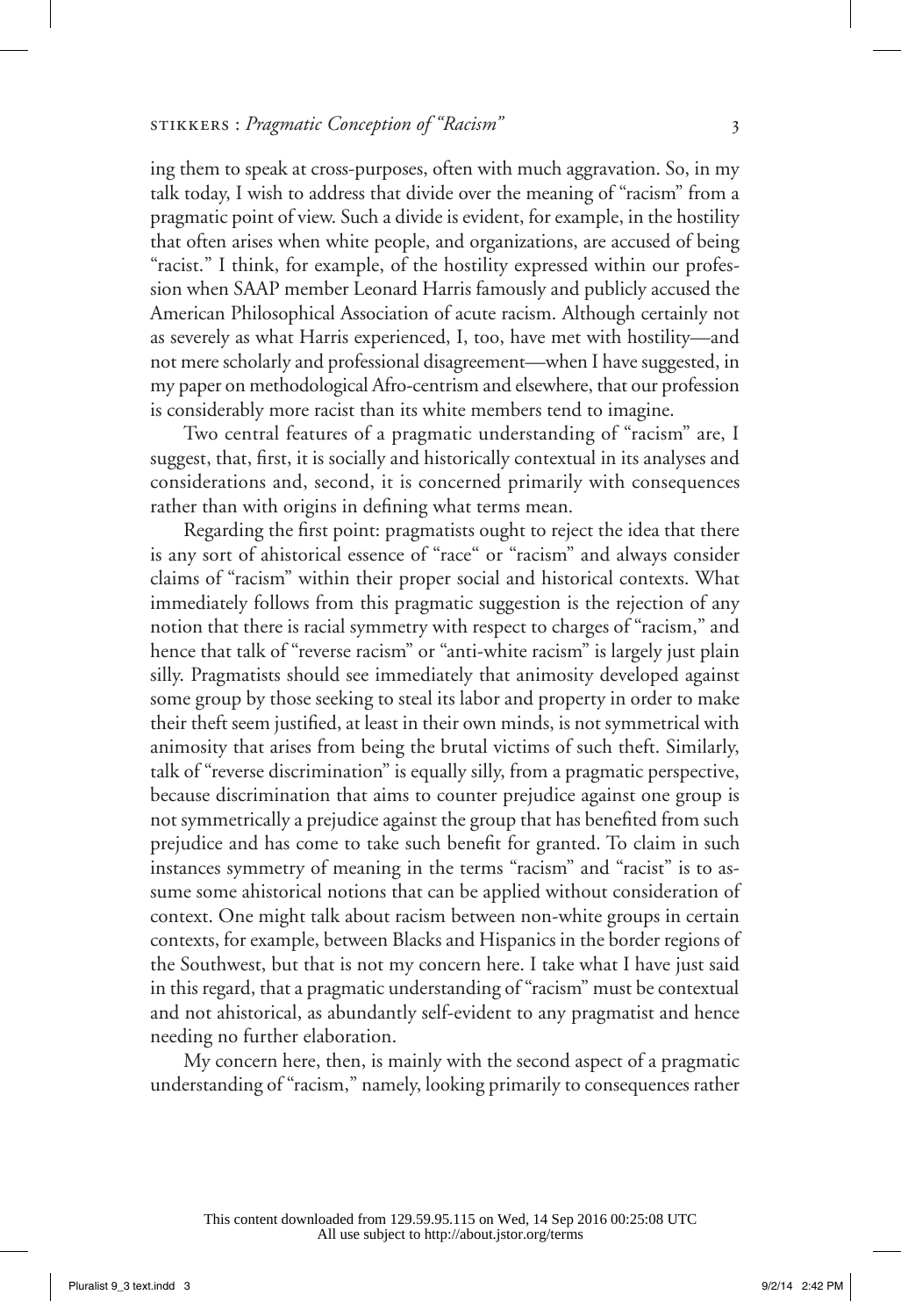than to origins in defining the meaning of terms. I offer two contrary notions of "racism" and consider the consequences of each in promoting racial progress in judging which is the preferable—and I will define what I mean by "racial progress" later. I refer to these two notions as the "high bar" and the "low bar" for what counts as "racist."

### The "High Bar" for "Racism"

Unsettlingly striking in the history of race in America is how few white Americans have thought themselves to be racist. Indeed, many of those whom we commonly view as the epitome of white racism claimed not to be racist, including Madison Grant, D. W. Griffith, and George Wallace (even in his earlier years), and various Klan leaders, such as David Duke, just to name a few. Griffith, for instance, was shocked to learn that some people thought his film *The Birth of a Nation* to be racist, and he devoted much of the remainder of his life to demonstrating that he was not racist (Ebert). Grant, Duke, and their defenders have insisted that they are not racists but "white nationalists" who merely "want to preserve their own culture." Harm to nonwhites as the result of such preservation is thus merely a sort of unintended collateral damage. Similarly, sociologists of race Leslie Houts Picca and Joe R. Feagin, who addressed SAAP only a few years ago, document case after case of white people, especially college students, beginning appallingly and blatantly racist rants with "I'm not racist, but," or concluding such rants with "but I'm not racist," as if such disclaimers somehow nullify the clearly racist content of their rants. One sees similar sorts of things all over the Internet, in discussions about race. By what possible definition of "racism" might such individuals imagine themselves not to be racist? Indeed, the bar that they set for themselves as to what counts as "racist" seems to be so absurdly high that scantly any white person clears it.

In the instances cited above, white people deny being racist by virtue of their claim that they intend no harm to people of color, and their insistence that they have nothing against non-whites. Indeed, most white Americans conceive "racism" similarly, as the intent to harm non-white people. Nancy DiTomaso reports, in her extensive empirical study of racial attitudes: "Most whites conceive of racism as people who harbor ill will toward nonwhites doing bad things to them" (7)—harm motivated by ill will. Some scholars, including some within our profession, have argued that the public display of symbols of the Confederacy, such as monuments honoring its leaders and even the Confederate flag, are not inherently racist because the intent behind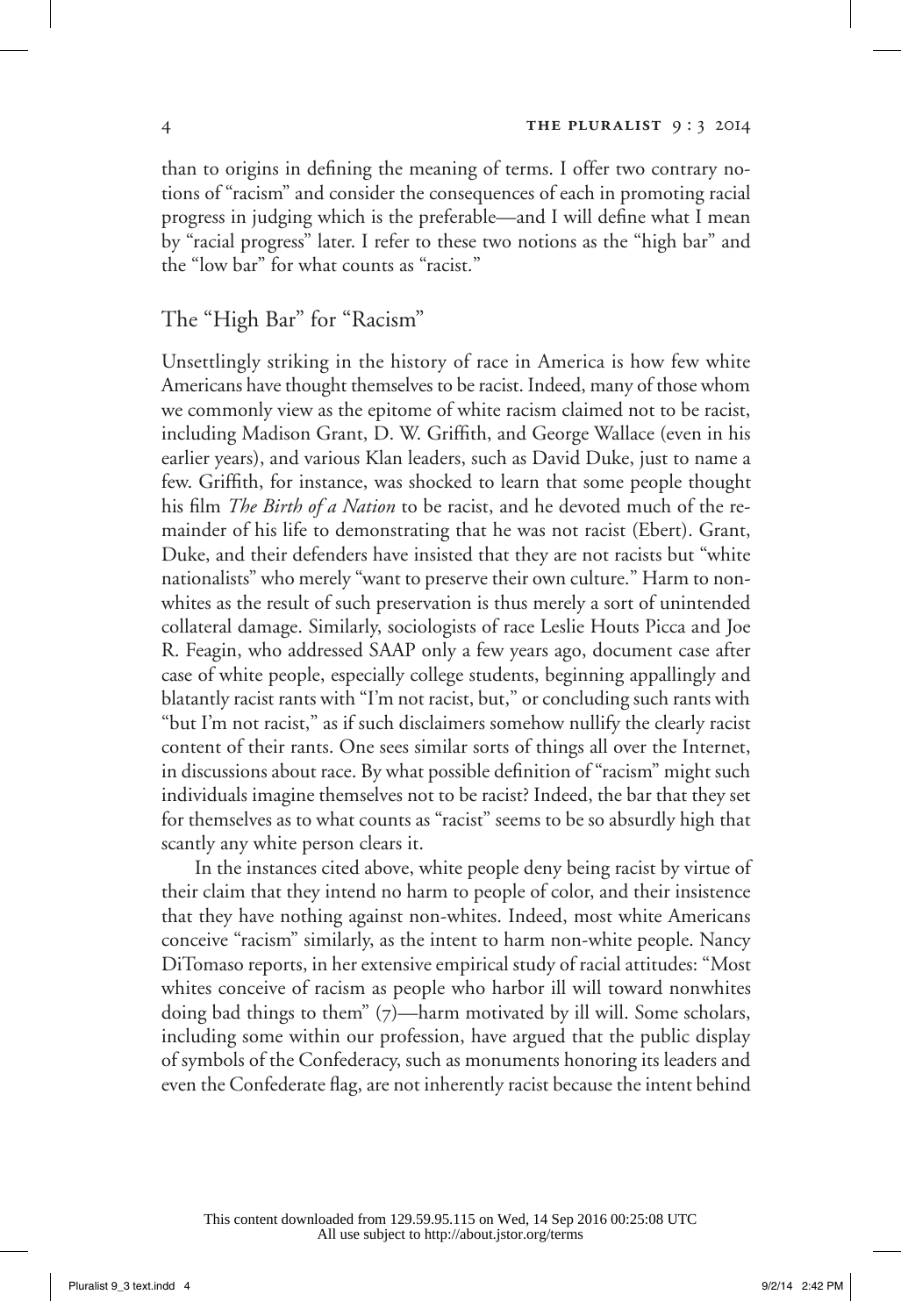such displays is not necessarily to offend or to intimidate African Americans but merely to celebrate Southern culture (e.g., Schedler 45), as though that culture could be separated from its racist history. One such writer, and a member of our discipline, has suggested that if African Americans are offended and intimidated by such symbols, they simply need to become more thick-skinned (Schedler 69–70).

The problems with such a conception of "racism," as the *intent* to harm non-whites, are several and severe. First, it sets the bar for "racism" so high that only the most militantly racist persons would clear it, for, as we just saw, virtually no white person thinks of him- or herself as intending to harm anyone, including a person of color.

Second, such a conception establishes white people as the sole arbiters of what counts as "racist" because, after all, only they know their intentions. Hence, whether or not the display of the Confederate flag is "racist," is to be left solely to white people. However, any definition of "racism" that makes whites the sole judges of what counts as "racist" is itself patently racist. This conception, though, does help to explain white people's visceral responses to being called "racist": they feel offended and indignant that those other than themselves presume to know their intentions: "How dare someone else presume to know what I intend?"

Third, conceptions of "racism" in terms of intent are tied closely to the false assumption, held by a large majority of white people, that racism lies in the interior of white folks rather than in the conditions of life of nonwhites, and that the key to racial progress, therefore, is the changing of white attitudes rather than the improvement of the concrete living conditions of disadvantaged minorities, which is how I propose we pragmatists define "racial progress" more properly, in accord with outcomes rather than with origins—beliefs, attitudes, or intentions. What follows from the assumption that the key to racial progress is a change in white attitudes is that racial progress will be glacial at best, since, after all, "it takes a long time to educate people and to change people's attitudes"—so one commonly hears. Hence, Black people simply need to be patient and wait. (Martin Luther King, Jr., addressed such a view in *Why We Can't Wait*.) Moreover, the white people needing to be educated are, almost invariably, "those racists" over there and seldom oneself, as we shall see more clearly later.

Black racial realists, beginning at least with David Walker's 1830 *Appeal*, through recent critical race theorists, such as Derrick Bell, and including Henry Garnet, Martin Delaney, Frederick Douglass at times, and the later Du Bois, long gave up on changing white attitudes as the basis for racial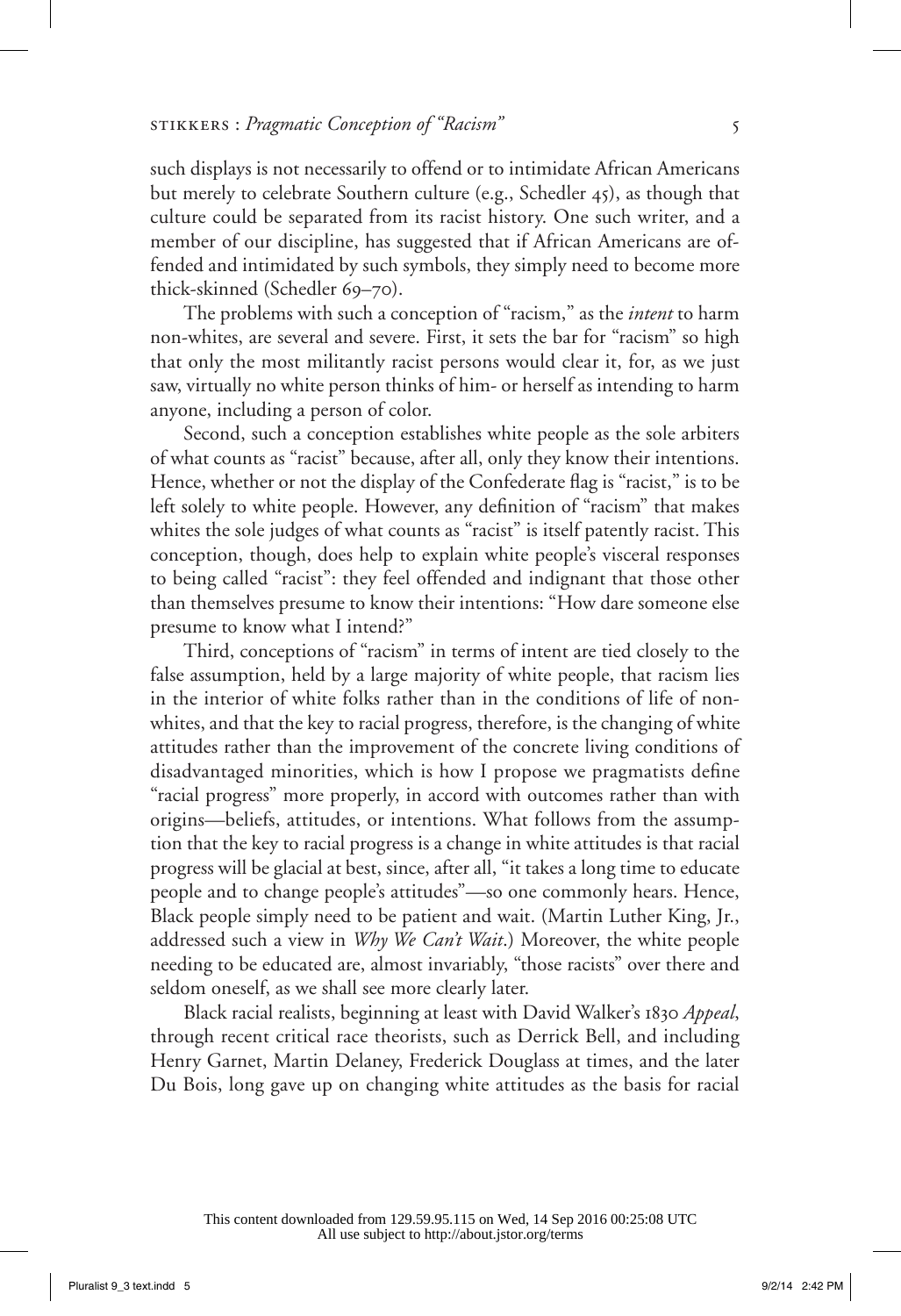progress: given America's four-hundred-year history of racism, it has seemed naïve to them to imagine that much now will suddenly change. So they have developed alternative strategies, often militant and confrontational, which assume the permanence of race and racism in American society, at least for all practical purposes (Bell 306),<sup>2</sup> and hence do not rely upon benevolent white attitudes or moral suasion to improve the living conditions of people of color. Moreover, we see historically that there has been no necessary connection between white attitudes and beliefs, on the one hand, and racial progress, on the other. Few, if any, white Americans have sacrificed and risked more to promote the socio-economic conditions of African Americans than William Lloyd Garrison. Yet he, like many other white abolitionists, firmly believed African peoples to be inferior to European peoples. Booker T. Washington worked successfully with some of the most blatantly racist elements in American society to create significant new educational and economic opportunities for Black Americans without ever imagining that he would somehow change their racist beliefs, attitudes, or intents. Throughout American history, Black leaders have complained that they often feared more those white people who expressed progressive, anti-racist views than they did overtly racist whites: Malcolm X, for example, claimed to prefer working with those whites who openly expressed their racists views, such as George Wallace (although, as we noted above, Wallace did not see himself as racist) rather than working with white liberals, such as Lyndon Johnson. With Wallace, X could at least always see where the knife was. I will have more to say in this regard later.

So, white people's belief that racial progress requires a change in the attitudes of whites—almost always other than themselves—does nothing to improve the socio-economic conditions of non-whites, but it does allow white people to imagine that racial progress can be achieved without their having to give up anything, without having to pay any real, material price: "those racists" merely have to be educated and change their attitudes, and equal opportunity and material change will automatically follow.

Fourth, a notion of "racism" as the intent to harm non-whites presumes a meaningful distinction between that intent and the intent to preserve white privilege, but such a distinction is meaningful only to white people. For persons of color, the consequences are the same: they care not a whit if their oppression is intentional or accidental, conscious or unconscious. The intent to preserve privilege is indistinguishable from the intent to do harm, and the distinction is irrelevant—it's a difference that makes no difference to nonwhites or to the cause of racial progress.

This last point, however, sheds light on how whites and Blacks often speak at cross-purposes with respect to "racism." As indicated previously,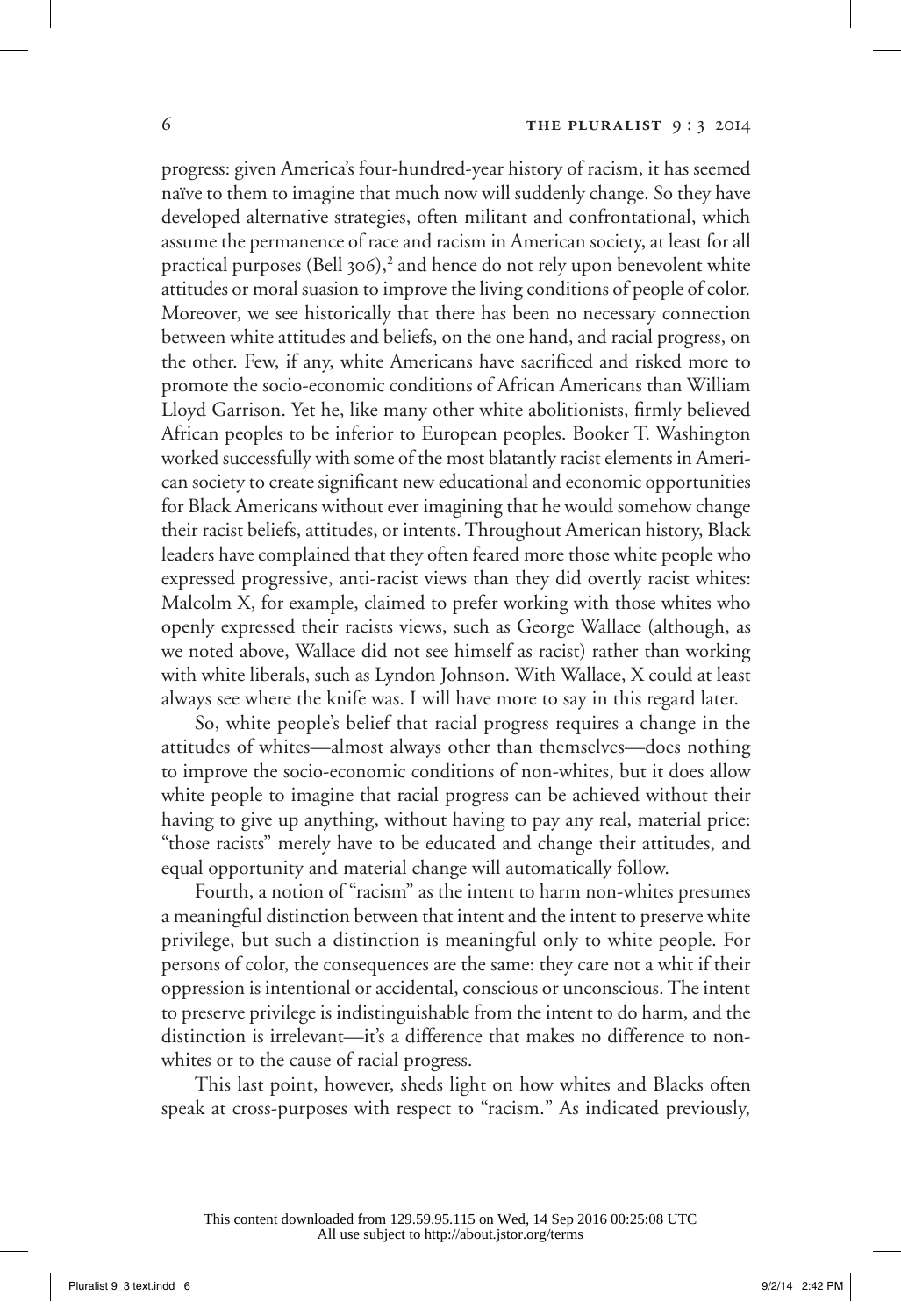whites tend to assume, when they are called "racists," that the speakers have unjustifiably made judgments regarding their (white people's) intentions, but, as I have just suggested, intentions are largely irrelevant to the victims of racism. Hence, those making the accusation of racism might not necessarily be making such judgments: they might be noting instead simply that whites are participating in structures of racial inequality and hence enjoying benefits therefrom, regardless of the white persons' intentions.

Defining "racism" in terms of white intentions does nothing to improve conditions for non-whites. Rather, the chief consequence of conceiving "racism" in terms of the intent to do harm to non-whites is to allow white people to continue to enjoy the benefits of racism without feeling that they themselves are racists or are even doing anything that is racist: "racists" are always "those other white people" and seldom oneself. Such a conception of "racism" is thus a central example of what Charles Mills has well termed (oxymoronically) "epistemologies of ignorance," that is, beliefs that function to shield whites' racism from themselves—"a systematically supported, socially induced pattern of (mis)understanding the world that is connected to and works to sustain systemic oppression and privilege. . . . Most significant, these white delusions about racism . . . function to protect white people from having to recognize their own racism" (Applebaum 37) and are a part of what Mills terms "the racial contract" (Mills, *Racial Contract* 18–19, 96–98).

Gunner Myrdal, in his classic 1944 study, *An American Dilemma*, already observed this phenomenon, to which Mills has since given a name—there he writes: "When talking about the Negro problem, everybody—not only intellectual liberals—is thus anxious to locate race prejudice outside of himself. . . . One can go around for weeks talking to white people in all walks of life and constantly hear about [racism] . . . yet seldom meeting a person who actually identifies himself with it" (Myrdal 37). Later in that work, Myrdal continues: "The social paradox in the North is exactly this, that almost everyone is against discrimination in general, but at the same time, almost everyone practices discrimination in his own personal affairs" (1010).

DiTomaso's research indicates how Myrdal's observations are as true today as they were in 1944. She writes: "To whites, 'those racists' means others, not themselves. Using a framework of discrimination, most whites can examine their day-to-day experiences and feel confident that they have done nothing specifically harmful to blacks (or other nonwhites)"  $(7-8)$ . As she explains, white people actively seek out opportunities for getting ahead, and because they have greater opportunities than non-whites for doing so—for example, access to social capital and to financial and other resources—the aggregate effect of their efforts is the perpetuation of racialized inequalities without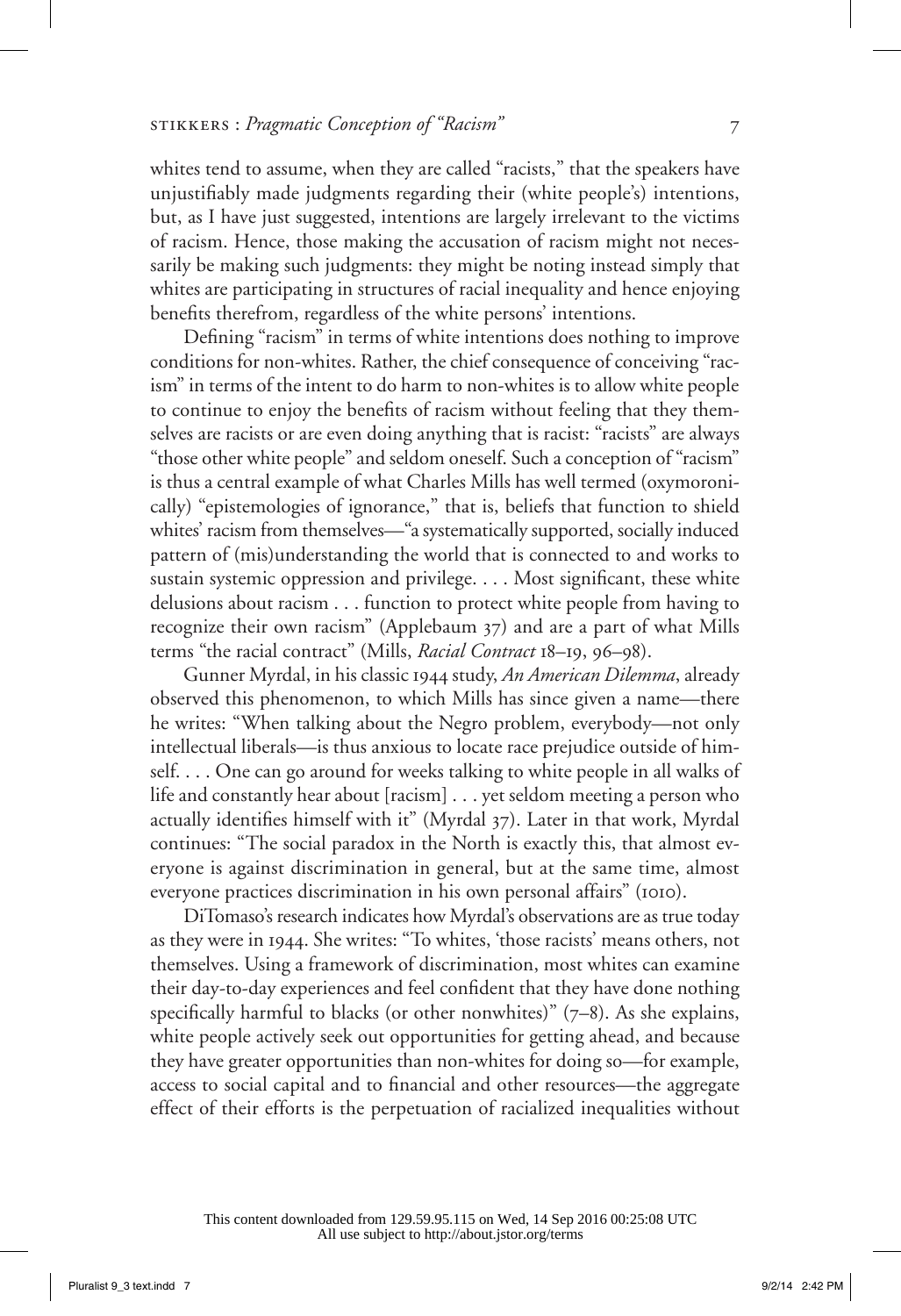white people sensing that there is anything racist about the situation. The result is racism without racists; that is, scarcely anyone feels that he or she is racist. "I'm merely trying to gain a leg up for myself and my family," one imagines. "I'm not trying to keep anyone down. What's racist about that?" So much racism; so few racists!

I am reminded here of an incident involving the late mayor of Chicago, Richard J. Daley, father of the more recent mayor, Richard M. Daley. When reporters discovered that Daley had arranged for one of his other sons, John P. Daley, then an insurance agent, to receive millions of dollars in city insurance business, Daley did nothing to deny the charges but instead shot back to reporters: "If a man can't put his arms around his son, then what kind of world are we living in? If I can't help my sons, they [his critics] should just kiss my ass" (qtd. in Kelly 114). Daley's remarks were met with wildly enthusiastic approval: few Chicagoans saw anything wrong, let alone racist, in what the Mayor had done. On the contrary, he had only shown himself to be loyal, a strong advocate for family values, and a good father. Clearly, though, since whites are much more likely to enjoy privileged positions, such as Daley's, from which they might extend such help to family, friends, and acquaintances, actions such as his are clearly racist by virtue of their consequences: they perpetuate racialized patterns of privilege.

From white people's tendency to distinguish their intent to preserve advantages from any intent to harm non-whites—a distinction that is meaningless to non-whites—we similarly then are able to explain another major racial divide in the perception of who is "racist," namely: white liberals and progressives imagine themselves to be much less racist than they imagine white conservatives to be, but non-whites see a much smaller difference between white liberals and conservatives, often to the dismay of white liberals and progressives. As DiTomaso's studies show, conservative whites are more likely than white liberals and progressives to see poverty as a result of personal moral failings (e.g., laziness, lack of self-discipline), to deny significance to racism, and to see present-day America as post-racial, while white liberals and progressives are more likely to attribute poverty to racism and failures in the social structure. Furthermore, white liberals and progressives are more likely to acknowledge that they enjoy racial advantages than are white conservatives, but they are no more likely to acknowledge a contributing or causal connection between their advantages and successes and the disadvantages of others: they, like conservative whites, persist in asserting that, whatever opportunities they enjoy, they have taken advantage of those opportunities through their own hard work, and thus resist the suggestion that their advantages have cost anyone else anything. DiTomaso writes: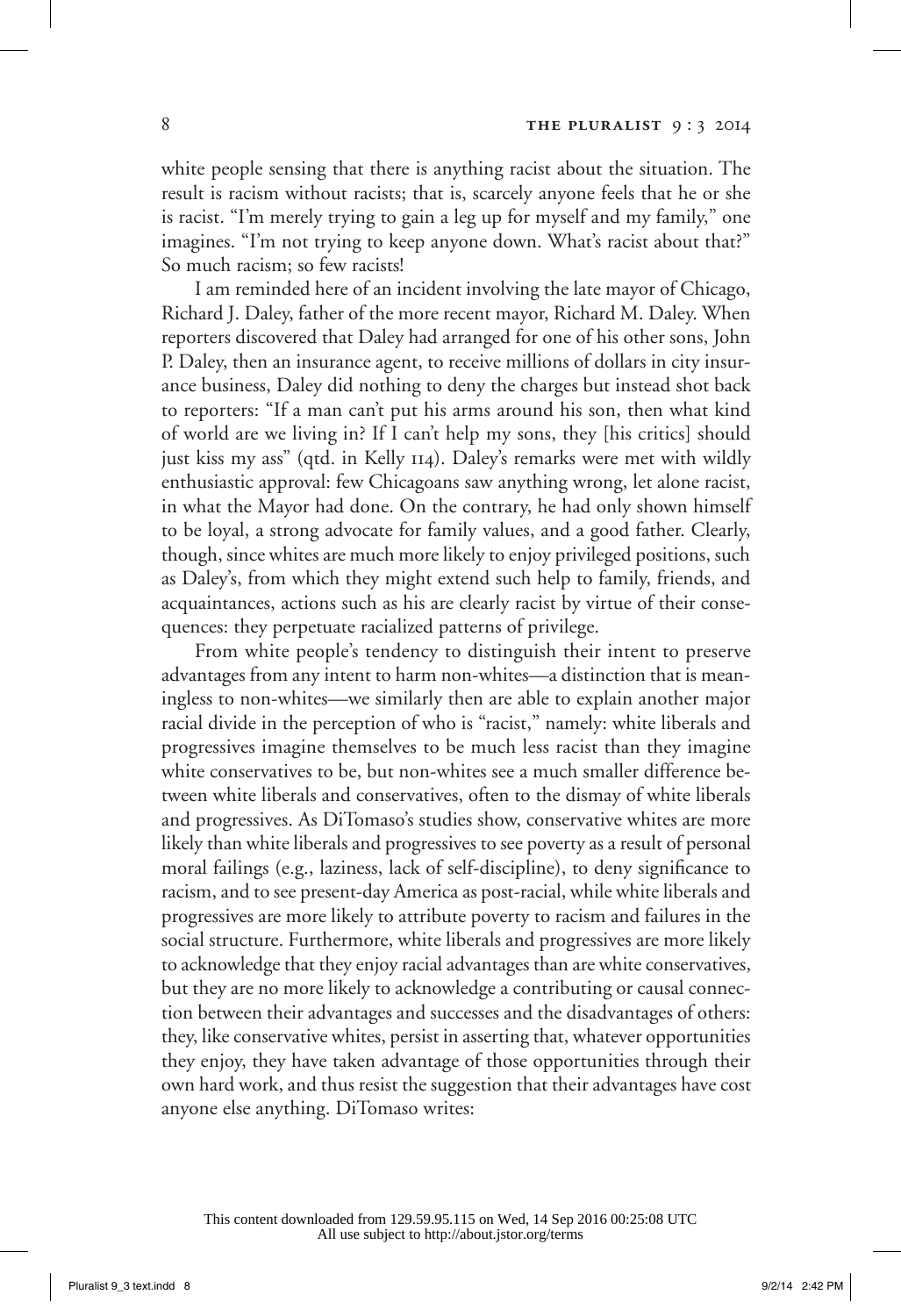[T]hey [white liberals and progressives] tended [in my surveys] to frame the source of the problem [of poverty and inequality] as prejudice or racism. They did not [however] generally see their own advantages as having contributed to the disadvantages of the poor or racial minorities. That is, they recognized their own good fortune (and generally attributed it to their hard work and . . . to making good use of the opportunities with which they were provided). They expressed a concern about those who are less fortunate. They also talked about what government ought to do and what "those racists" need to do, but their analyses were not turned toward themselves. . . . Their concerns, instead, were turned outward. (132)

Indeed, white liberals and progressives are especially prone to seeing "racists" as "those other people." For example, "those racist" are often older whites or whites of another class—"redneck," poor, working-class, or less educated whites. For white women liberals and progressives, "those racists" tend to be males, who are also seen as sexist: white women liberals tend to imagine that, because they are victims of sexism, they are less racist than white males $3$ —a belief not supported by empirical evidence, as indicated by Angela Davis's historical study, *Women, Race, and Class*.

In failing to see any contributing or causal link between their own advantages and the disadvantages of others, white liberals and progressives imagine that opportunities might be extended to racial minorities without their enjoying any fewer opportunities, that racial equality might be achieved without their having to pay any price. Thus, they are able to see themselves as much less racist than they picture white conservatives to be, while non-whites see far less of a difference. White liberals and progressives thus, more often than conservatives, acknowledge the presence of racism generally and abstractly but deny it in their own particular cases, and they are more likely to support affirmative action programs in principle, but only until their own privileges are threatened.

### "Disparate Impact"

A major challenge to white people's tendency to define "racism" in terms of intent to do harm came from the landmark Supreme Court case *Griggs v. Duke Power Co*. in 1971, based upon Title VII of the Civil Rights Act of 1964. In that case, the Court coined the term "disparate impact" and articulated the concept. Lower courts found no discriminatory liability on the part of Duke Power because the plaintiff had failed to prove discriminatory motive in its hiring and promotion policies. The High Court, however, claimed that Title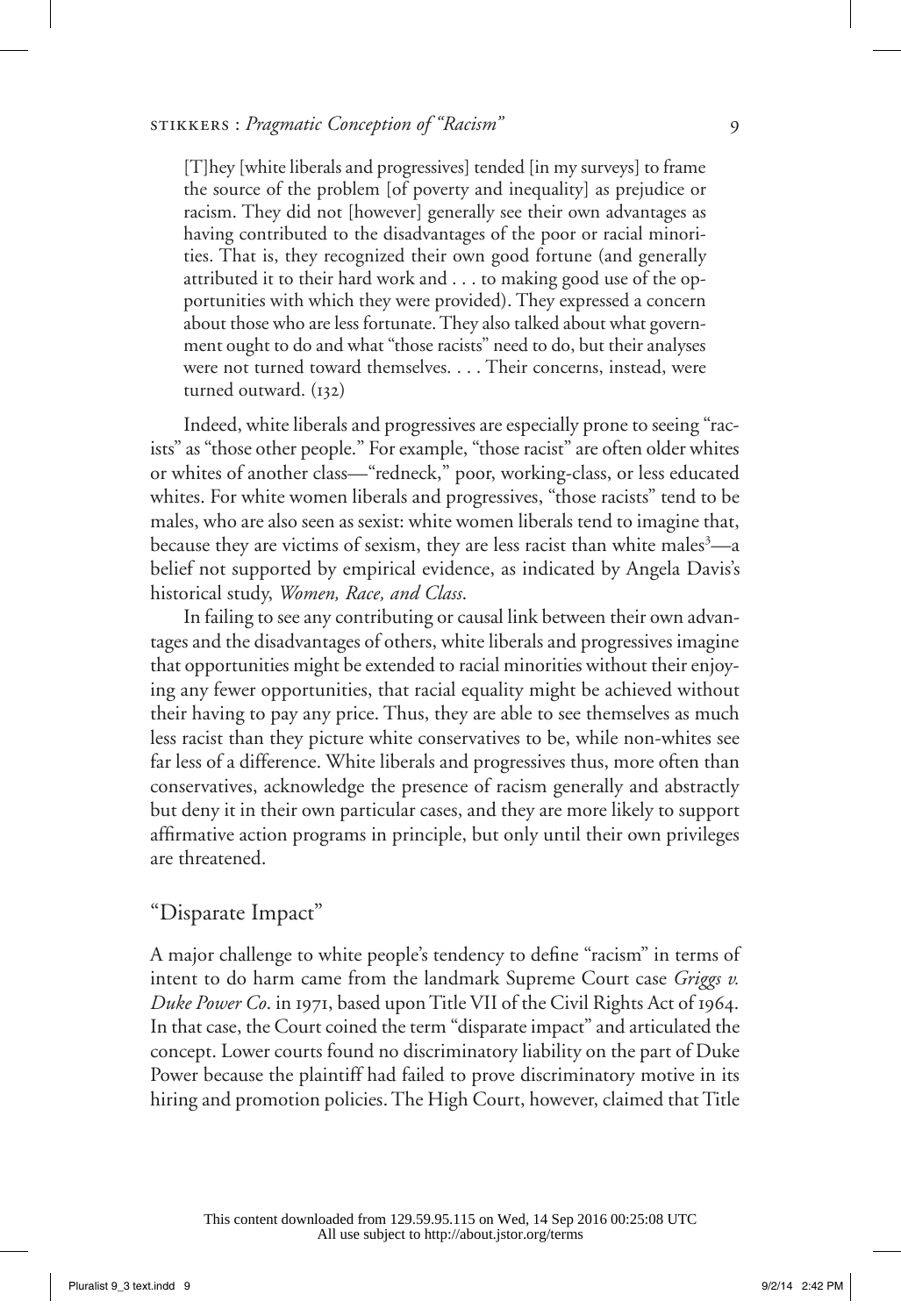VII "proscribes not only overt discrimination but also practices that are fair in form, but discriminatory in operation;" that is, practices can be racist on the basis of their consequences, even if not linked to racist intentions. The Court further famously declared that the "absence of discriminatory intent does not redeem employment procedures or testing mechanisms that operate as 'built in headwinds' for minority groups and are unrelated to measuring job capacity." Once a plaintiff demonstrates disparate impact, the burden of proof shifts to the defendant to offer a plausible, non-racist explanation for the disparity.

Following this important ruling, civil rights attorneys achieved significant successes in several cases, arguing that patterns of "disparate impact" were sufficient to prove racism, and critical legal studies scholars, such as Derrick Bell, Kimberlé Crenshaw, and Charles R. Lawrence III, have been especially aggressive in this regard. So if an employer in a neighborhood that is, say, 50% minority, employed only 10% minority workers, and only 5% of its managers were minority, that disparity would be sufficient to win a suit against that business for racial discrimination: one did not need to prove that the management or owners intended to discriminate against minorities. More recently, though, courts at various levels have rolled back these gains. Attorney General Eric Holder, however, recently invoked the notion of "disparate impact" in announcing that the U.S. Justice Department would be monitoring closely public schools where minority students are disciplined more frequently and severely than white students, that is, schools where disciplinary practices are having disparate impact on non-white students.

Especially striking has been the backlash against Holder's announcement. Critics, such as Mona Charen in the *National Review*, pervasively assume that Black students will now be allowed to misbehave with impunity, rather than that white students might not be allowed to get away with the bad behavior to which they have come to believe their white privilege entitles them. That is, Holder's critics assume that the rules for defining bad behavior and disciplining students for it are color-blind. Furthermore, they fail to consider the possibility that white students typically get away with more bad behavior than non-whites, because, for example, they are more likely to have connections and influence with school officials, through their parents, and to be thought of simply as "good kids" who just made uncharacteristically bad decisions. Holder's critics, such as Charen, racistly assume that the disparity regarding disciplinary actions is a result of white students behaving better than minority students and hence that such disparity is irrelevant in judgments about racism. The example again illustrates how whites tend to assume that racism is only about intended harm toward non-whites and not about whites' assumed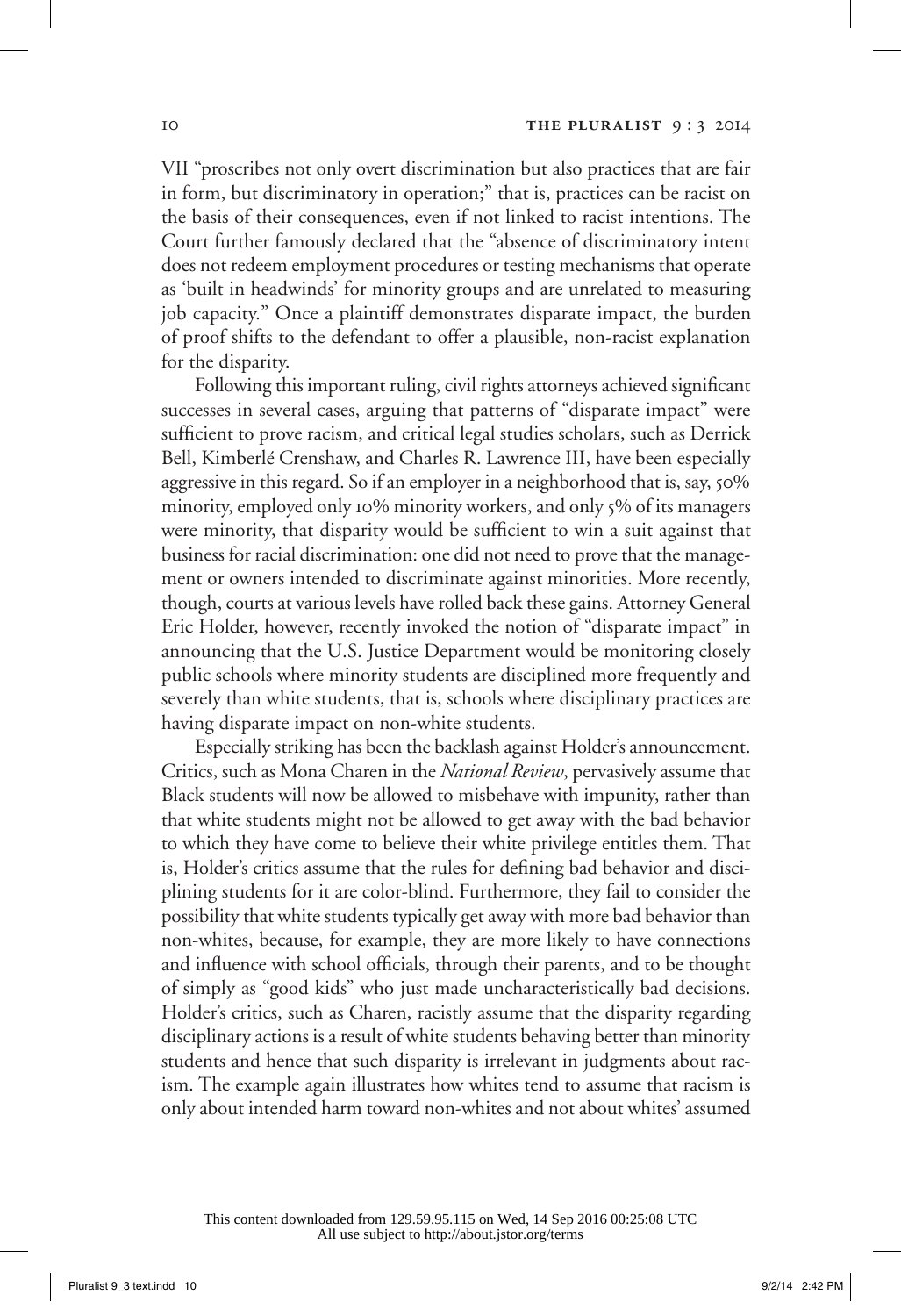privileges: they assume in this case that because school officials did not intend to discriminate against Black students, but only to discipline bad behavior, according to presumably color-blind standards, that the consequential disparity regarding the disciplining of white and non-white students is not racist, but the result of color-blind judgments, based upon race-neutral school rules.

Pragmatists, I suggest, ought to follow critical legal studies scholars, critical race theorists, and Holder, in accord with the notion of "disparate impact," and look mainly at empirical outcomes in the determination of what counts as "racist." Indeed, Bell notes how the Racial Realists who founded critical legal studies and critical race theory "took their cue from Oliver Wendell Holmes" and his legal pragmatism: they, like Holmes, "stressed the *function* of law . . . rather than the *abstract conceptualization* of it" (Bell 303).

A few examples might illustrate my suggestion, beginning with some from education. I do not imagine that some bigoted education bureaucrat in Springfield, Illinois, is consciously and intentionally sending white students to the better-funded schools and Black students to the most poorly funded ones, but the demographics make it look as though that is the case. Jonathan Kozol identified my state, Illinois, as containing the most "savage inequalities" in public school funding of any state. The high schools in some wealthy, disproportionately white suburbs send over 95% of their students to college, while in other, all-Black high schools only an occasional student every few years might attend college. Parents in the wealthy districts see themselves as merely trying to preserve the best for their own children—who can fault them for that?—and not as depriving anyone of anything. Hence, they tend not to see the system of funding public schools through real estate taxes, which perpetuates gross racial inequalities in education, as racist in any way.

When my own daughter was applying to colleges, I, as a "good parent," looked to do all that I could to assist her gain admission to and financial support for the colleges she chose. I did not hesitate to exploit any and all personal and professional connections that I had to those institutions. Unlike Mayor Daley, I never sought any special favors but simply that her record be considered "carefully and fairly" and, in one case, that it be re-examined after she had been denied a prestigious scholarship. Following a review, my daughter received the scholarship, and at the time, I saw nothing wrong or racist in what I was doing: after all, wasn't it what any good father would do for his son or daughter? And surely I wasn't harming anyone. What could possibly be wrong or racist in that? Only later did I realize, with considerable embarrassment and guilt, that the aggregate consequences of privileged parents, such as myself, exploiting their social capital for the sake of their children perpetuate racial inequalities in education, but none of us feels like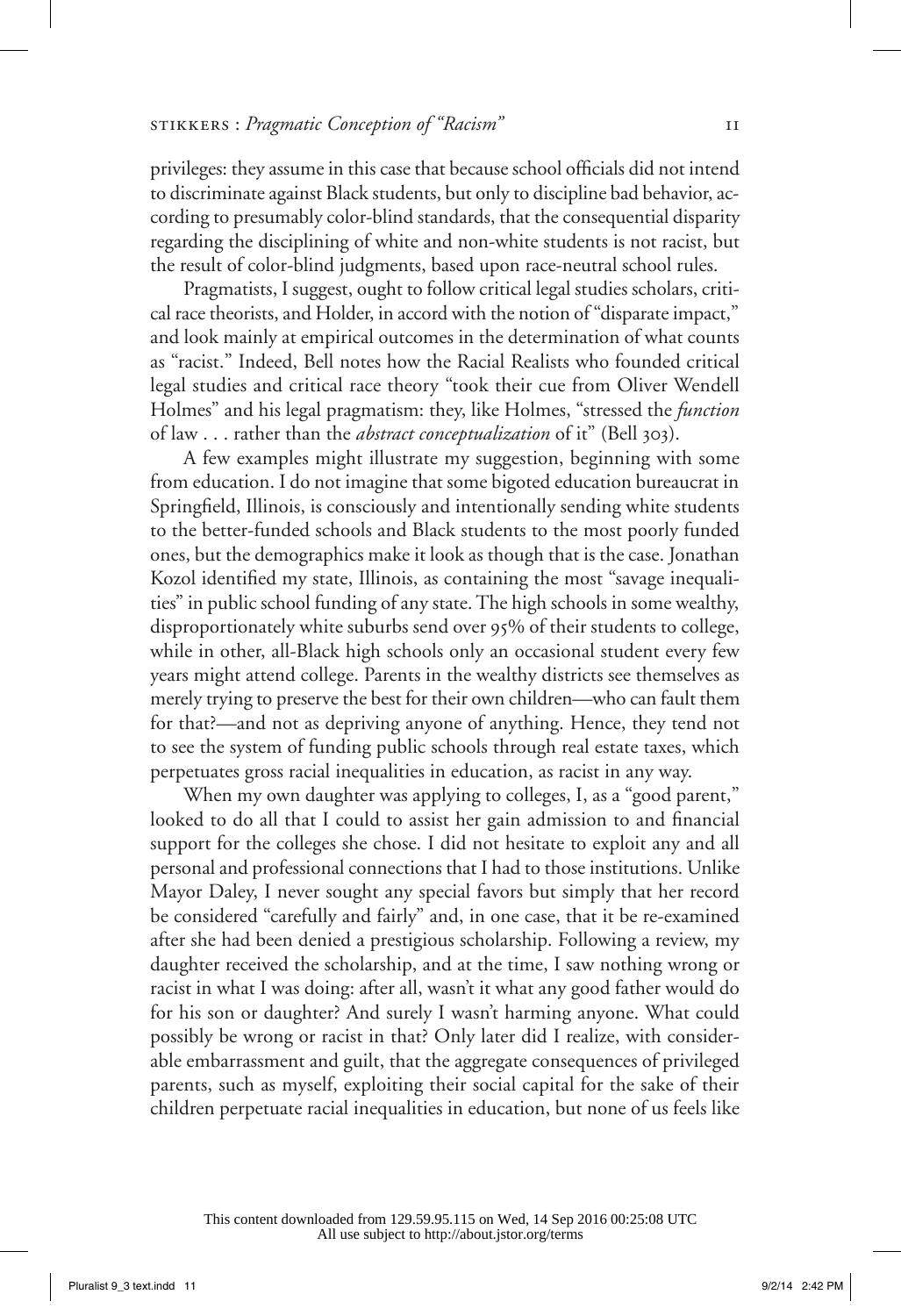a racist—at least not at the time. Everyone, Black or white, might use their social capital for their own and their children's benefit, but such capital is not equitably distributed, and such inequality is strongly along racial lines. I knew the latter abstractly, but, typical of what DiTomaso describes of white liberals and progressive, I was oblivious to how it applied to my own and my daughter's case: such a blind spot was part of my own epistemology of ignorance.

Regarding employment, approximately 70% of all hiring involves some sort of help, through family, friends, and social networks (DiTomaso 73–77). Some businesses, such as the Circle K gas stations, hire only through the recommendations of current employees, and I got my first job in high school through my brother-in-law, and my second one through my best friend. When I ask students if they got their first job through a family member or friend, a significant majority of hands goes up. Here again, no one intends harm to anyone: who wouldn't help a family-member or friend get a job if he or she could? White Americans, however, are far more likely to be in positions to help their family and friends, and so racist patterns in employment are perpetuated without anyone intending harm against anyone or imagining him- or herself to be racist. Indeed, DiTomaso's interviews indicate a consistent pattern:

The extra help they [whites] may have received when looking for a job or trying to help their own relatives get jobs was considered appropriate and expected, but when nonwhites or women were given access to jobs from which they had previously been excluded, that was considered unfair and unbalanced. (94)

The flip side of this pattern in hiring is what sociologists term "the Uncle Billy effect." Recall Uncle Billy in the film *It's a Wonderful Life*. A response that non-whites commonly have to the film, but which white people seldom have, is: *How is it that someone as inept as Uncle Billy gets to keep his job?* The answer is quite obvious: it is because Uncle Billy is a beloved member of a social network that is willing to carry him and to find for him a place where he feels useful and needed, despite his incompetence. White Americans are much more likely to command the resources that enable them to carry their Uncle Billys than are non-whites, but again, they seldom see such practices as perpetuating racialized inequalities or as "racist."

To be clear: I am not suggesting necessarily that we ought to stop trying to help our family and friends—although perhaps we should—but only that we be mindful of the social effects that those favors have in the aggregate, and that if we engage in such practices, then we need also to work much harder to offset their racist consequences.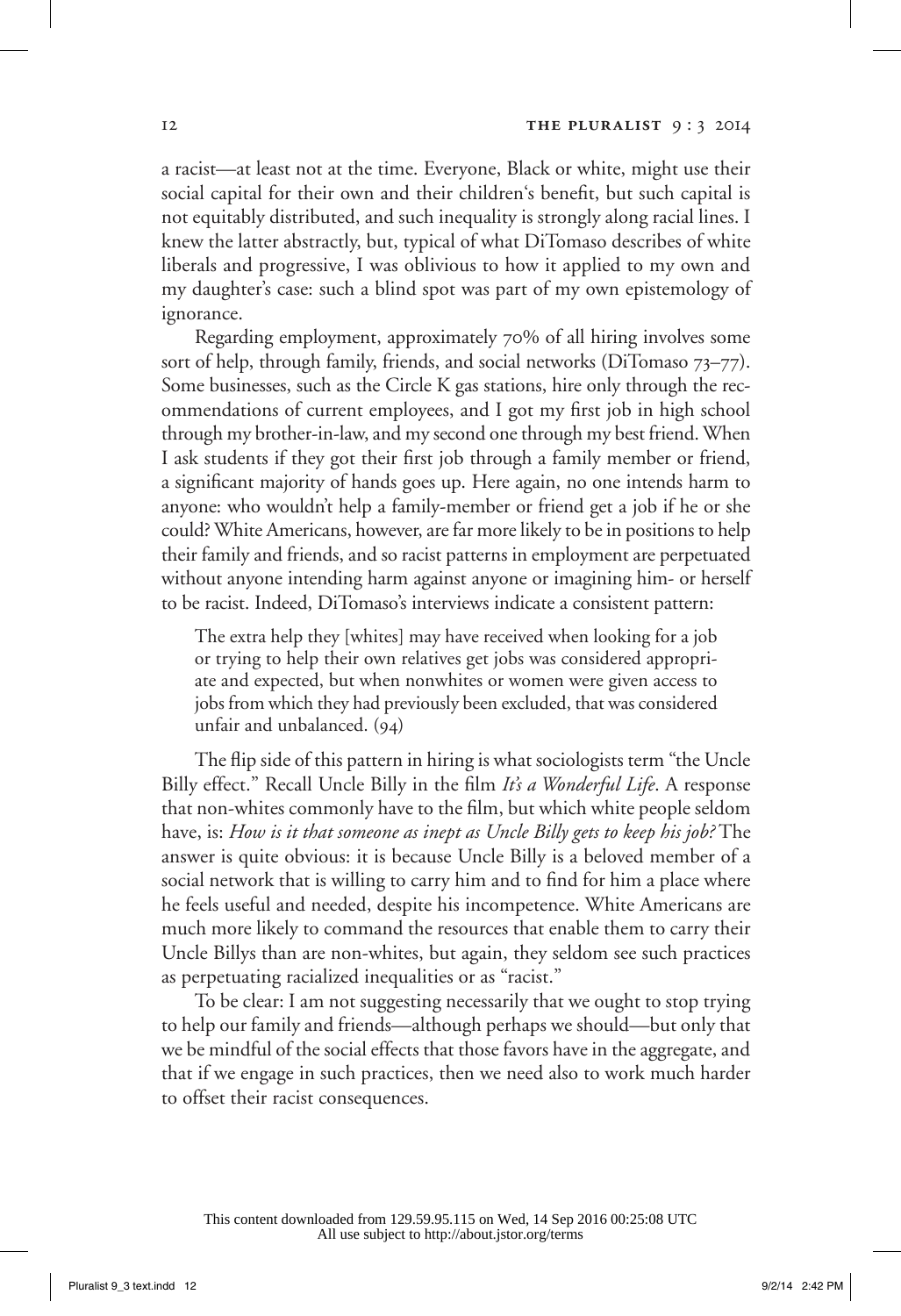Ironically accompanying the racist patterns that I have described above is the belief among the great majority of white people that their successes are entirely the results of their own efforts and hard work. DiTomaso summarizes the results of her massive study, involving thousands of interviews:

Across most of the interviews there was a strong sense that all outcomes in their lives had been the result of their own efforts or were justifiable because of the choices with which they had been faced. . . . But what most of the interviewees did not see or acknowledge was that it had been possible for them to make their efforts in the first place only because family or friends provided them with help that gave them an extra edge or advantage that moved them to the head of the line when hiring was done. Even those who acknowledged that they might have received some help to "get in the door" stressed that they had proved themselves or worked to earn their place. And most did not mention or seemingly did not recall the help they had received when asked how they ended up in the life situations they had achieved. Instead, what was salient to them was the effort they themselves had expended, the hard work they had undertaken, and the uncertainty that had faced them at various times in their career. The efforts undertaken on their behalf by family, friends, and acquaintances were not especially salient to them and, in most cases, were not mentioned unless I specifically asked about them. (DiTomaso 91–92)

Illustrating DiTomaso's conclusions, Congressman Paul Ryan presented himself, as Mitt Romney's vice presidential running mate, as a self-made man, and he can be rightfully proud of his hard work. However, after Ryan's father, a prominent attorney, died when Ryan was 16, his family received government assistance while it struggled to get back on its feet, and his mother took advantage of government student aid while she returned to college at the University of Wisconsin, a public university. Ryan, too, was able to attend a public university, Miami University of Ohio, only through Social Security Survivor Benefits from his father's death. While a student, though, Ryan, without any apparent sense of irony or shame, distributed copies of Ayn Rand's *Atlas Shrugged* and gave speeches and wrote articles against Social Security and other forms of government assistance! Through friends of his father, he secured his first jobs in government. (Incidentally, Ryan now claims that his political philosophy is based much more upon Thomas Aquinas than upon Rand.) Brian Miller and Mike Lapham similarly show, in their *The Self-Made Myth*, how wealthy individuals, including Donald Trump, H. Ross Perot, Sr., and the Koch brothers, routinely deceive themselves by imagining their successes to be due almost entirely to their own hard work.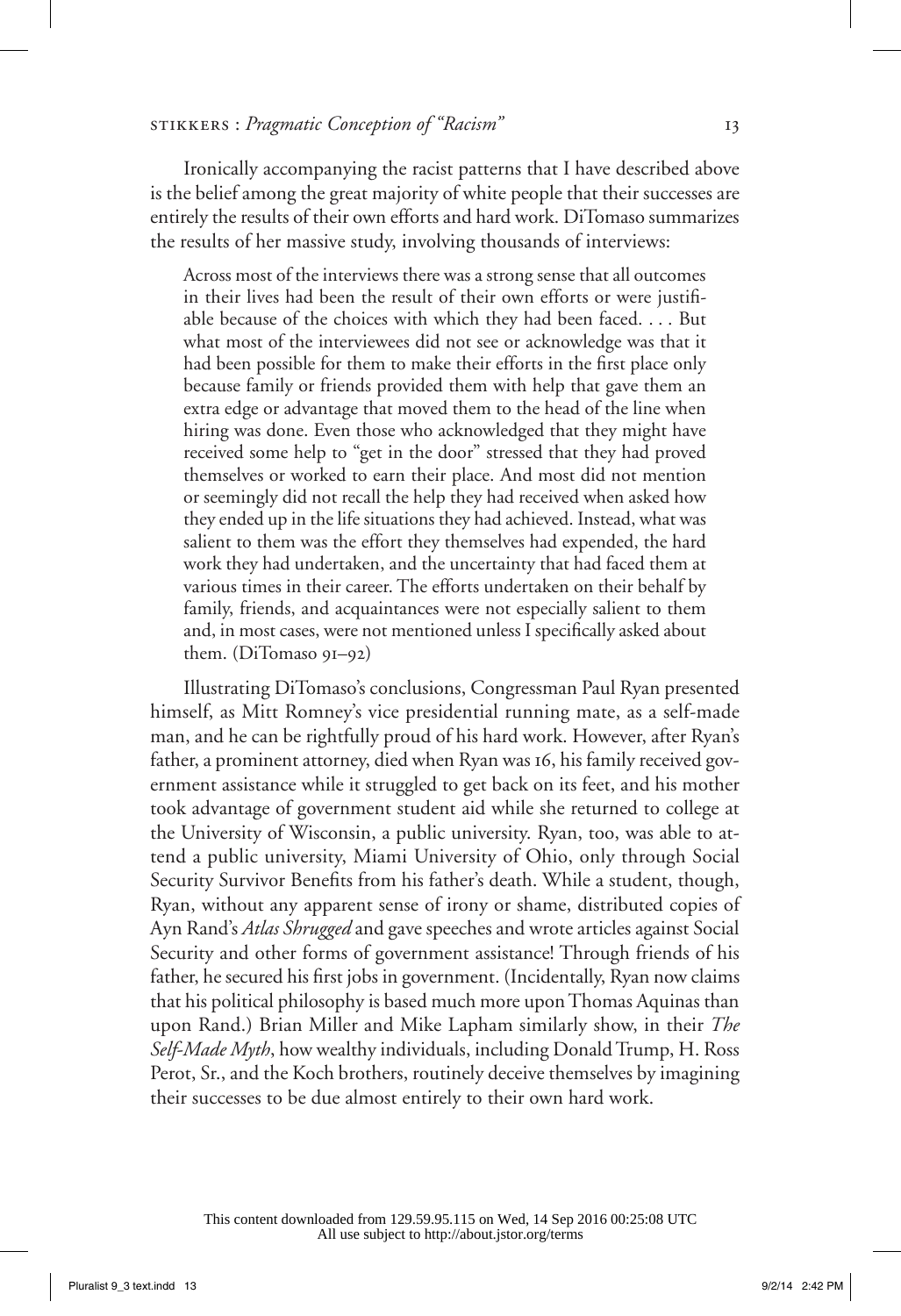Exaggerated claims regarding one's own efforts thus seem to be part of the epistemology of ignorance that helps to keep white people in denial regarding their racial and other privileges. Whites tend, first, to minimize the significance of the social capital at their disposal, that is, the help that they receive from family, friends, community, and networks of acquaintances. Second, they see their advantages only in the singular, and hence only as the exception, and thus they fail to see that the privileges that they take for granted and consider right and proper in their own particular cases, in the aggregate perpetuate racialized patterns of inequality.

So far, then, I have suggested why a notion of "racism" based upon the intent to do harm to non-whites should be rejected, especially by pragmatists. I have called such a notion a "high bar" for "racism" because it sets the criteria for what counts as "racist" so high that virtually no white person clears it, and I have shown how such a notion fails to advance racial progress but, on the contrary, serves only racist ends: focusing upon intentions in the understanding of racism enables whites to enjoy the benefits of white racism without thinking of themselves as racist and is part of a larger epistemological frame that conceals various forms of privilege, not just racial ones.

So, what is an alternative to the "high bar" for what counts as "racist"? I have hinted at what that alternative might be. Now allow me to be more explicit.

## The "Low Bar" for "Racism": Conclusion

In accord with pragmatist principles and practices, I seek a conception of "racism" that follows the analyses and suggestions of critical legal studies scholars and critical race theorists who, in turn, have been influenced by legal pragmatists in looking to consequences and outcomes with respect to persons of color. Such a notion locates "racism" not foremost in white attitudes, beliefs, and intentions, whether conscious or unconscious, but in the concrete conditions of life as experienced by non-whites. What notion of "racism" might best promote racial progress, defined, not in terms of improvements in white attitudes, but in terms of the improvement of the social and economic conditions of racial minorities? I propose that we pragmatists define "racism" as participating in and hence benefiting from racialized patterns of inequality. Such a definition helps to make clear that the problem of racism is not foremost with white attitudes, beliefs, and intentions: it is about the suffering of non-white peoples.

Some, especially white people, will likely balk at such a definition for several reasons. First, since every white person, simply by virtue of living in a country such as America, participates in and hence benefits from racial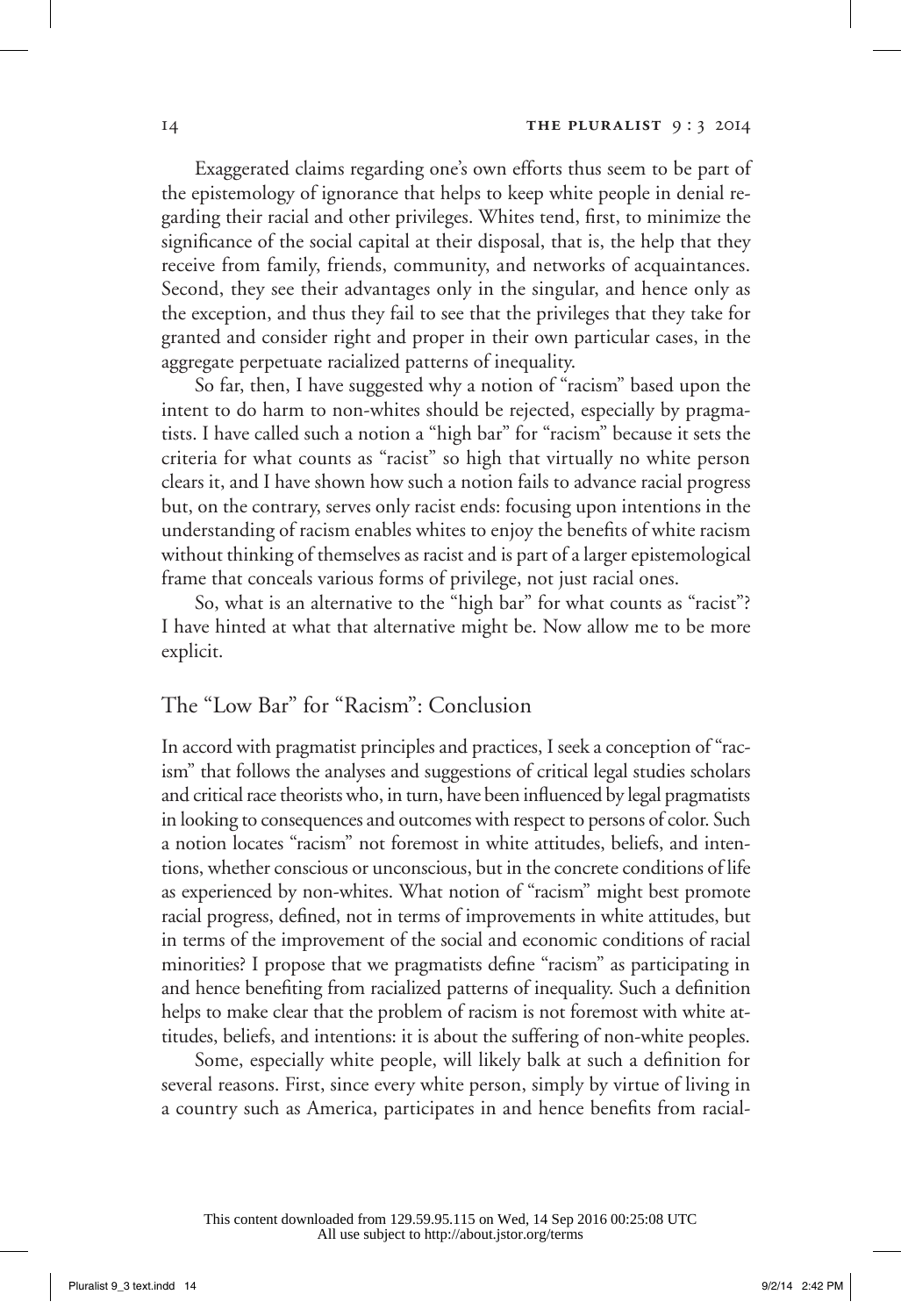ized patterns of inequality, every white person would, by that definition, be considered "racist." So, while extremely few white people clear the "high bar" definition of "racism," based upon intent to do harm, my alternative low bar definition sets the standard so low that every white American clears it, without even trying but simply by enjoying the privileges into which one has been born. Thus, some might object that since, by this definition, every white person is *a priori* "racist," it fails to function in sorting out the racists from the non-racists. I reject, however, the assumption in that objection that the primary purpose of a notion of "racism" is to do such sorting. Is the main point to separate "good guys" from "bad"? Or, should we not care more about improving the actual living conditions of those who have suffered from racism than about who gets called a "racist"? I would hope so.

Second, and relatedly, one might object, again, especially white persons, that by this definition, despite even heroic efforts to combat prejudice and racialized inequality, one might still be called a "racist." Why should one fight for racial justice if, in the end and despite possibly Herculean efforts, one will still be called "racist"? Indeed, I have often heard liberal and progressive whites complain that despite what they consider to be valiant anti-racist efforts, some non-whites still consider them to be racist. Hidden, however, in this objection, is a confession that we ought to find extremely disturbing: that is, in raising this objection does not one secretly admit that one's primary motive in fighting for racial justice is to avoid being called "racist"? As we saw, the sting of being labeled "racist" is such that even those taken to epitomize "racism" want to avoid it. If that is the case, then white people who buy the objection have been seduced by the Ring of Gyges (and I confess that I was initially so seduced): they see the crime of "racism" as one of appearing and hence being called "racist" and not as one of being implicated in an unjust system. Fighting racism is not about creating a legacy for white people or making them feel better about themselves for being "non-" or "anti-racist": it is about making life better for those who have suffered injustice.

So, the pragmatic reasons for accepting this "low bar" definition of "racism" are fundamentally three: that is, three positive consequences will follow, helping to promote racial progress, as I have defined it. First, the "low bar" definition locates "racism" where it belongs, not in white intentions but in the concrete conditions of life as experienced by racial minorities, and hence it gauges racial progress not by improvement in white attitudes, beliefs, and intentions, but by real improvement in the concrete lives of those who suffer from that racism.

Second, the "low bar" definition challenges white people to look more honestly within themselves so as to ask whether their professed anti-racism truly seeks to overcome racial injustice or merely to avoid the sting of being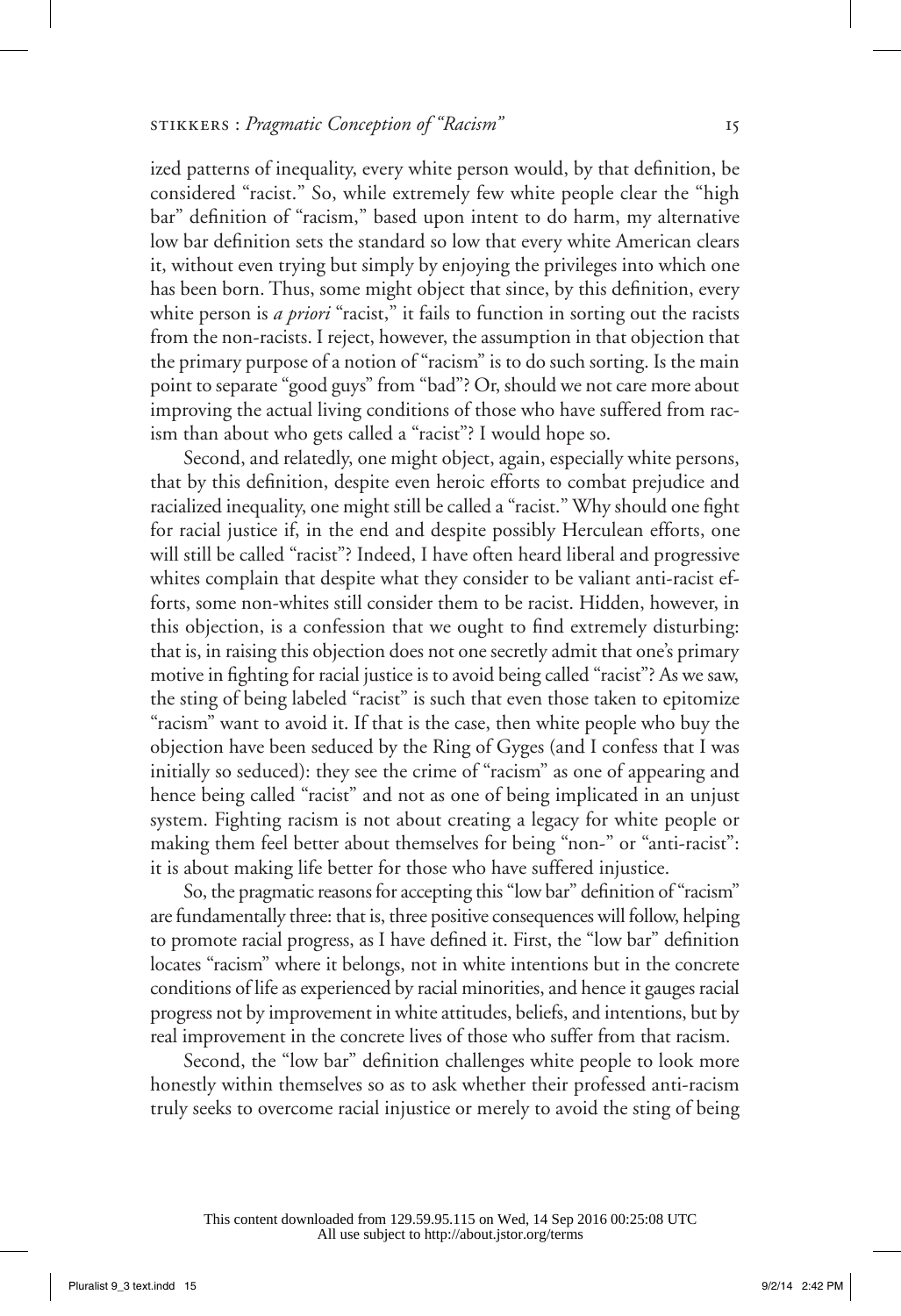called "racist." They are challenged to focus more squarely on what will actually promote racial justice rather than on what merely allows them to appear non-racist and thereby to evade the "racist" label. In this way, then, too, my proposed definition unsettles epistemologies of ignorance that enable one to detach his or her racialized privilege from others' disadvantages and thus better realize that racial progress will cost white America something—there are no free lunches when it comes to racial progress, and hence achieving racial equality requires that white America let go of the privileges it has come to take for granted.

Third, the "low bar" definition of "racism," in making clear that no white person escapes implication in the social web of white racism, makes equally clear that no white person fully deserves not to be called "racist" until all the deeply institutionalized patterns of racism in which he or she inescapably participates and from which he or she invariably benefits are eliminated nothing less will do. Is not such radical eradication of racial injustice precisely what we pragmatists should set as our goal?

#### **NOTES**

This article is written in honor of John J. McDermott and is dedicated to the memory of Bruce Wilshire.

1. I follow the convention of capitalizing "Black" as a proper noun or adjective designating people of African descent and synonymous with "Africana," and hence pertaining to culture rather than skin pigmentation, but using lower case for "white," designating persons not-of-color.

2. Interestingly, 40% of all Americans agree with critical race theorists that race and racism are permanent features of American society. Sixty-nine percent thought so in 1995, following the Simpson trial (Jones).

3. For instance, it is common for white feminists writing on race to suggest that because they know the sting of sexism, they are therefore in a better situation to understand racism. For example, Sullivan writes: "[M]y being a woman and a feminist led me to focus on and hopefully better understand race and white privilege" (11). Or, they imply this by assuming symmetry between racism and sexism (e.g., Trout).

#### references

- Applebaum, Barbara. *Being White, Being Good: White Complicity, White Moral Responsibility, and Social Justice Pedagogy*. Lanham: Lexington, 2010.
- Bell, Derrick A., Jr. "Racial Realism." *Critical Race Theory: The Key Writings That Formed the Movement*. Ed. Kimberlé Crenshaw, Neil Gotanda, Gary Peller, and Kendall Thomas. New York: New Press, 1995. 302–12.
- Charen, Mona. "The Obama Administration's Mandated Racism." *National Review Online* 17 Jan. 2014. <http://www.nationalreview.com/article/368679/obama-administrations -mandated-racism-mona-charen>.